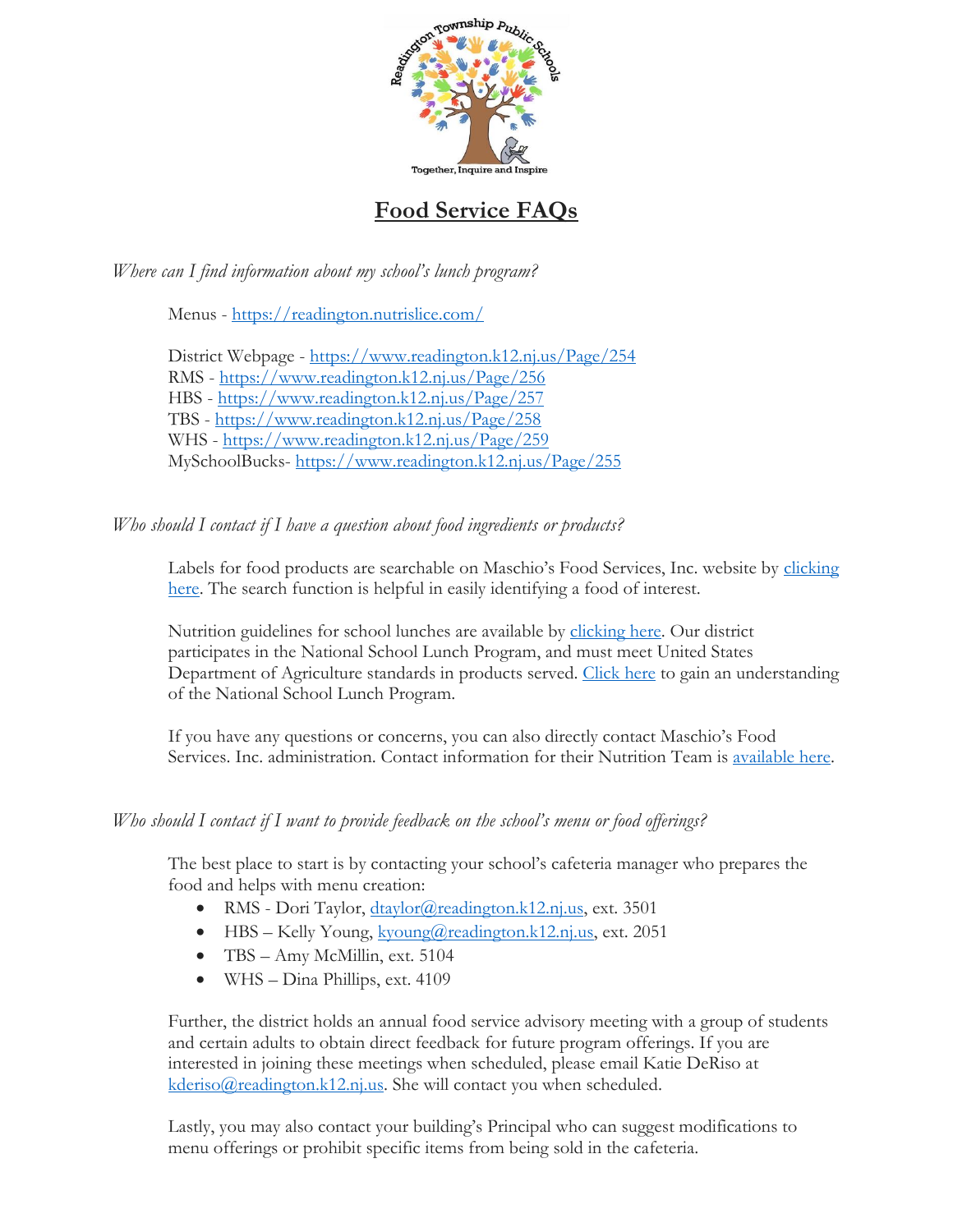## *If my child has an allergy, how is that documented to ensure s/he does not purchase a product that contains the allergen?*

The nurse in each school is responsible for allergy documentation and dissemination in the building along with the Principal's office. If your child has an allergy, it is recommended you contact the school nurse or Principal's office directly as well as [complete this form.](https://www.readington.k12.nj.us/cms/lib/NJ01000244/Centricity/Domain/32/Medical%20Request%20Food%20Allergy%20Intolerance%2020-21.pdf)

Protocols followed by Maschio's Food Services, Inc. staff are [detailed here.](https://maschiofood.com/food-allergy-management/), and any questions can be directed to Lorraine Kunick at [lkunick@maschiofood.com.](mailto:lkunick@maschiofood.com)

A safe menu would be prepared by a registered dietitian, with food stored/prepared separately to avoid any cross-contamination. The cafeteria manager would have the student's name on file, and there are prompts on the register to avoid any improper purchasing that could result in a life-threatening emergency. Further, the schools provide safe eating areas for students with allergies. The school nurse and building Principal provide relevant information to all necessary staff members to ensure adherence to protocols for safety reasons.

*If I do not wish for my child to purchase snacks during this time while lunch is free or if I wish to restrict the purchase of certain food items, is there a way I can notify the food service employees?*

The best place to start is by contacting your school's cafeteria manager:

- RMS Dori Taylor, [dtaylor@readington.k12.nj.us,](mailto:dtaylor@readington.k12.nj.us) ext. 3501
- HBS Kelly Young, [kyoung@readington.k12.nj.us,](mailto:kyoung@readington.k12.nj.us) ext. 2051
- TBS Amy McMillin, ext. 5104
- WHS Dina Phillips, ext. 4109

There are prompts on register that can be created to flag parent requests to Maschio's Food Services, Inc. staff. The cafeteria managers get to know students over the course of the year and will do their best to help.

Parents can also monitor independently food purchased by their child(ren) on [MySchoolBucks.com,](https://www.readington.k12.nj.us/Page/255) and if a problem is recurring in nature a parent can contact Katie DeRiso at [kderiso@readington.k12.nj.us.](mailto:kderiso@readington.k12.nj.us)

#### *Why is my child being told to take the full meal if s/he simply wants to buy milk or juice?*

The United States Department of Agriculture has strict requirements for meals in order to make them free. Maschio's Food Services, Inc. and the district understand the vast majority of students and staff do not fully understand the criteria demanded by the program, so cafeteria staff provide friendly reminders to students that appear to not have brought lunch from home and are attempting to purchase a complete meal.

If a child does not take all of the necessary components required by the United States Department of Agriculture, the federal government will not reimburse the district the cost of the meal. Further, the item(s) desired by the student will be chargeable to the parent.

How to make a meal free – [click here](https://www.readington.k12.nj.us/cms/lib/NJ01000244/Centricity/Domain/32/21-22%20Make%20it%20a%20FREE%20MEAL.pdf)